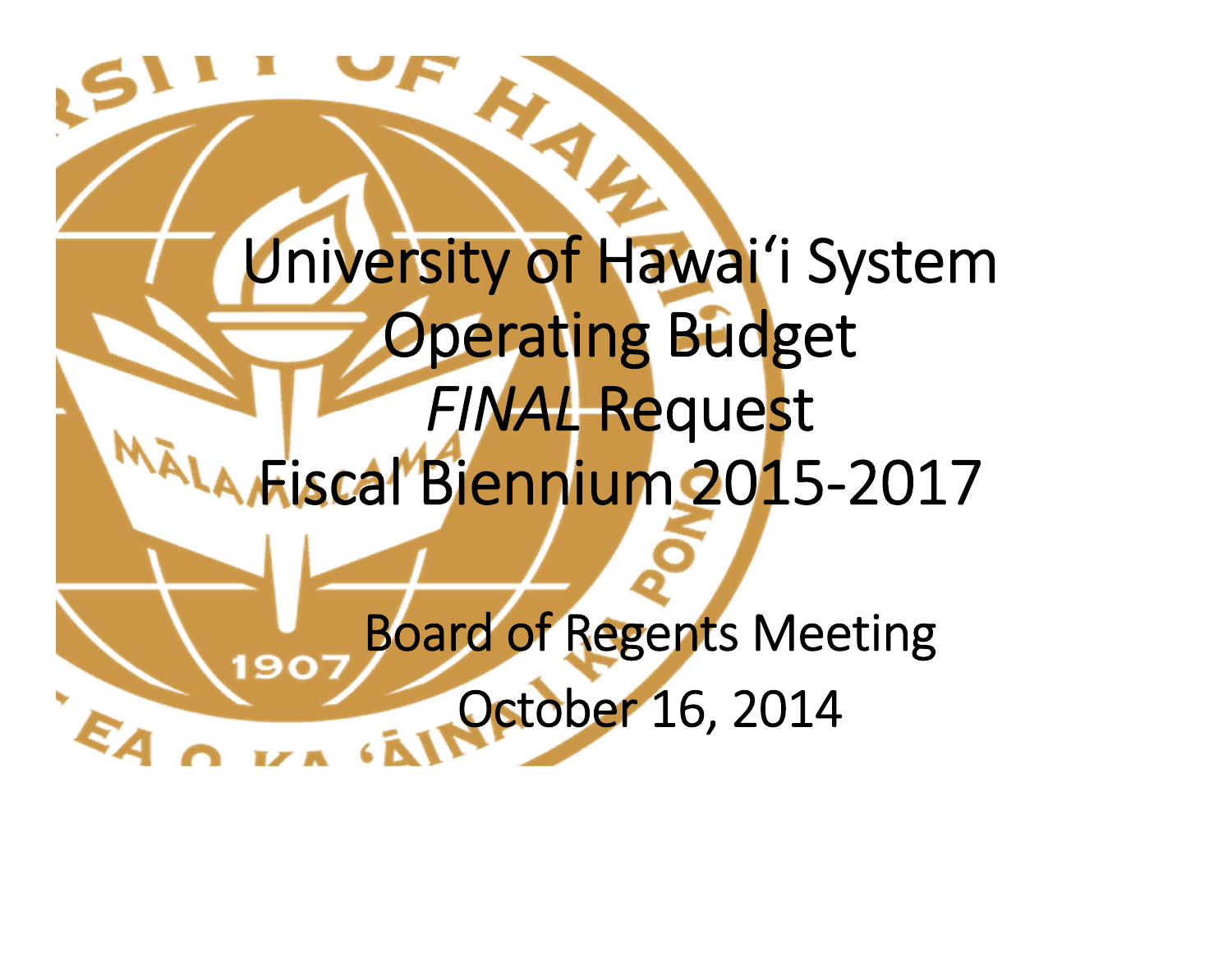## **University of Hawai'i Operating Budget Request Summary Fiscal Biennium 2015 - 2017** *General Funds*

|                        |               |                |                                                                           | Fiscal Year 2016           |    | Fiscal Year 2017 |             |    |               |                                                                                                                                                                                                                                                                                                                                                                                                                                              |
|------------------------|---------------|----------------|---------------------------------------------------------------------------|----------------------------|----|------------------|-------------|----|---------------|----------------------------------------------------------------------------------------------------------------------------------------------------------------------------------------------------------------------------------------------------------------------------------------------------------------------------------------------------------------------------------------------------------------------------------------------|
|                        | Strategic     | Campus         |                                                                           | <b>FY16</b><br><b>FY16</b> |    | FY17             | <b>FY17</b> |    |               |                                                                                                                                                                                                                                                                                                                                                                                                                                              |
|                        | Initiative 1/ | Priority       | <b>Title &amp; Description</b>                                            | <b>FTE</b>                 |    | Amount           | FTE.        |    | <b>Amount</b> | <b>Justification</b>                                                                                                                                                                                                                                                                                                                                                                                                                         |
| Mānoa                  |               |                |                                                                           |                            |    |                  |             |    |               |                                                                                                                                                                                                                                                                                                                                                                                                                                              |
|                        | 21CF          | $\overline{1}$ | Utilities: Increased Costs                                                | 0.00                       |    | 16,000,000       | 0.00        | \$ |               | This request is for general fund support to meet projected shortfalls resulting from the incremental cost of energy<br>associated with rate increases. The electricity shortfall calculation was based on consumption levels and projections for<br>18,000,000 price increases (cost per kilowatt hour - \$/kWH).                                                                                                                            |
|                        | <b>HP</b>     | $\overline{2}$ | Health, Safety and Compliance                                             | 0.00                       |    | 1,400,000        | 0.00        | \$ |               | 1,400,000 This request will provide funding necessary to maintain compliance with federal standards.                                                                                                                                                                                                                                                                                                                                         |
|                        | HP            | 3              | Athletics: Title IX Gender Equity                                         | 0.00                       |    | 3.000.000        | 0.00        |    | \$3,000,000   | This request will ensure compliance with Title IX requirements that no person in the United States shall, on the basis of<br>sex, be excluded from participation in, be denied the benefits of, or be subjected to discrimination under any education<br>program or activity receiving federal financial assistance.                                                                                                                         |
|                        |               |                | Mānoa Subtota                                                             | 0.00                       |    | 20,400,000       | 0.00        |    | \$22,400,000  |                                                                                                                                                                                                                                                                                                                                                                                                                                              |
| Hilo                   |               |                |                                                                           |                            |    |                  |             |    |               |                                                                                                                                                                                                                                                                                                                                                                                                                                              |
|                        | 21CF          | $\overline{1}$ | Utilities: Increased Costs                                                | 0.00                       |    | \$1,300,000      | 0.00        |    |               | This request is for general fund support to meet projected shortfalls resulting from the incremental cost of energy<br>associated with rate increases. The electricity shortfall calculation was based on consumption levels and projections for<br>\$1,500,000 price increases (cost per kilowatt hour - \$/kWH).                                                                                                                           |
|                        | HP            | $\overline{2}$ | Compliance with Unfunded Federal Mandate<br>for Title IX & VAWA: Security | 37.00                      |    | \$450,000        | 37.00       |    |               | This request will support UH Hilo's commitment to provide a safe and healthy environment for its students, employees and<br>quests. Ensures compliance with the Clery Act and VAWA. This represents a conversion to UH security force; additional<br>\$450,000 operating support.                                                                                                                                                            |
|                        | HP            | 3              | Athletics: Title IX Gender Equity                                         | 0.00                       |    | \$600,000        | 0.00        |    |               | This request will ensure compliance with Title IX requirements that no person in the United States shall, on the basis of<br>sex, be excluded from participation in, be denied the benefits of, or be subjected to discrimination under any education<br>\$600,000 program or activity receiving federal financial assistance.                                                                                                               |
|                        |               |                | Hilo Subtotal                                                             | 37.00                      |    | 2,350,000        | 37.00       |    | \$2,550,000   |                                                                                                                                                                                                                                                                                                                                                                                                                                              |
| West O'ahu             |               |                |                                                                           |                            |    |                  |             |    |               |                                                                                                                                                                                                                                                                                                                                                                                                                                              |
|                        | HGI           | $\overline{1}$ | Meet Enrollment Growth                                                    | 25.00                      |    | \$1,725,000      | 25.00       |    |               | This request will provide positions and funding for direct academic & institutional support for the students at the West<br>\$1,795,000 O'ahu campus.                                                                                                                                                                                                                                                                                        |
|                        |               |                | West O'ahu Subtotal                                                       | 25.00                      |    | 1,725,000        | 25.00       |    | \$ 1,795,000  |                                                                                                                                                                                                                                                                                                                                                                                                                                              |
| Community<br>Colleges  |               |                |                                                                           |                            |    |                  |             |    |               |                                                                                                                                                                                                                                                                                                                                                                                                                                              |
|                        | 21CF          | $\overline{1}$ | Utilities: Increased Costs                                                | 0.00                       |    | \$6,380,454      | 0.00        |    |               | This request is for general fund support to meet projected shortfalls resulting from the incremental cost of energy<br>associated with rate increases. The electricity shortfall calculation was based on consumption levels and projections for<br>\$7,497,236 price increases (cost per kilowatt hour - \$/kWH).                                                                                                                           |
|                        |               |                | Community Colleges Subtota                                                | 0.00                       |    | 6,380,454        | 0.00        |    | \$7,497,236   |                                                                                                                                                                                                                                                                                                                                                                                                                                              |
| Systemwide<br>Programs |               |                |                                                                           |                            |    |                  |             |    |               |                                                                                                                                                                                                                                                                                                                                                                                                                                              |
|                        | <b>HP</b>     | $\overline{1}$ | Compliance with Unfunded Federal Mandate<br>for Title IX & VAWA           | 10.00                      |    | \$1,139,182      | 10.00       |    |               | \$1,139,182 This request will assure gender equity and compliance with Title IX and VAWA.                                                                                                                                                                                                                                                                                                                                                    |
|                        | H12           | $\overline{2}$ | Hawai'i Research and Innovation Initiative (HI2)                          | 20.00                      |    | \$3,500,000      | 20.00       |    |               | This request will ensure UH remains competitive and at the forefront of research, innovation and economic development in<br>Hawai'i and the nation, by developing a new cadre of scientists and support staff with cyberinfrastructure skills to increase<br>research capacity in data intensive science. These faculty will form the core of a new UH Center for Data Intensive<br>\$3,500,000 Science (CDIS) that will span the UH system. |
|                        | HGI           | 3              | Position Counts for Systemwide Centralized Initiatives                    | 9.00                       |    | \$0              | 9.00        |    |               | This request will provide positions to support enhanced functions of STAR (UH degree audit system), the Distance<br>Learning Project, Systemwide investigation coordination and plans to migrate existing separate data marts into an<br>\$0 integrated institution-wide data warehouse.                                                                                                                                                     |
|                        |               |                | Systemwide Programs Subtotal                                              | 39.00                      | -S | 4,639,182        | 39.00       |    | \$4.639.182   |                                                                                                                                                                                                                                                                                                                                                                                                                                              |

|                                      | <b>FY16</b> | <b>FY16</b><br>Amount | <b>FY17</b> | FY17<br>Amount                                |
|--------------------------------------|-------------|-----------------------|-------------|-----------------------------------------------|
| UH System Total General Fund Request |             |                       |             | $ 101.00 $ \$ 35,494,636 101.00 \$ 38,881,418 |

Key:

1/ - Strategic Initiatives = (HGI) Hawaii Graduation Initiative; (HI2) Hawaii Innovation Initiative; (21CF) 21st Century Facilities; (HP) High Performance System